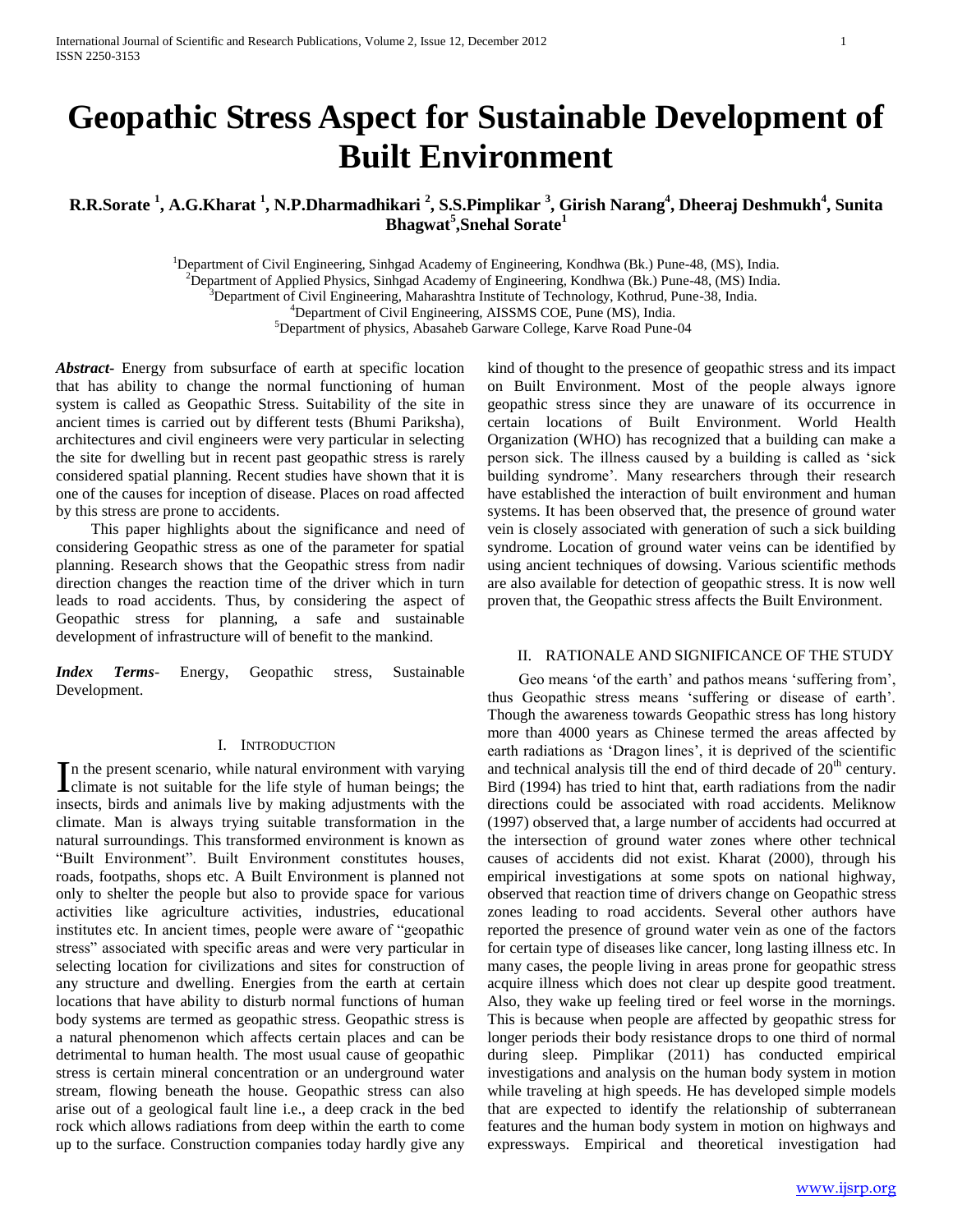revealed that Geopathic stress is one of the cognigible, natural and scientific phenomenon in the infrastructural development of built environment. So it is clear that, geopathic stress affects the built environment.

## III. BRIEF OVERVIEW OF LITERATURE

Kingston (1996) has presented observations related to massive surveys conducted in different parts of the world which show that, people having illness like cancer, arthritis, blood pressure and similar diseases had strong Geopathic stress zones crossing their homes. There are several sources that generate geopathic stress. Dharmadhikari (2010) studied the effect of geopathic stress on human system by recording blood pressure, heart rate etc by using light interference technique. He has enclosed laser and selenium photocell at the two ends of the wooden box and measured the current in selenium photocell. He observed that on a geopathic stress location the current sharply decreases and then remains constant, this may be due to less photon reaching the detector, which indicates that there is some interaction due to geopathic stress. The study has also shown the scientific basis of the dowsing method using L-rods, on the basis of electrical characteristics of the subterranean features. Professor Benedict explains dowsing as a phenomenon of the combination of Bio-Physics. According to him the bipolar (positive and negative) sides of the body are closed in an 'emanation stream' through the dowsing rod. The characteristic 'turning of the rod' occurs at the moment the dowser walks over the geopathic stress zone (Bachler, 1976). There is variety of devices available such as L-rod, coconut, Y twing spring rod and pendulum for dowsing purpose. It is seen that the L-rods appear to be more suited for locating ground water veins in built environment as the edges of vein can be located more precisely and thus the width of the vein can be noted. Also, the direction of water flow and its depth can be detected. Agarwal (2004) hinted at 3 major sources of energy viz. cosmic, air and earth radiations. He further observed that, underground streams of water emit energy vertically upwards to the surface. This energy penetrates metals, concrete and other substance which have high degree of impermeability. Although moving away from a stress zone is easier in residential built environment but it is difficult for the road environment where the accidents occurs. It is hence necessary to scientifically study the nature of the geopathic stress and consider Geopathic stress as one of the aspect for planning of the built environment. Though there is enough scientific study the occurrence of Geopathic stress and its effect on human body it is very difficult to so called "educated person" to understand that there are distorted vibrations coming out from earth which are disturbing the normal functioning of the human beings. The people living in china knew harm caused by Geopathic stress over 4000 years ago and since then they start avoiding building houses on such a geopathically stressed zones.

### IV. OBSERVATIONS

 In Planning of a built environment, ancient spatial planners were particular in selection of site for spatial development. The modern planners are

unaware of the importance of site selection as they rarely get an opportunity to select a site and develop it. It is said that the underground features like Ground water and the presence of Ground Water Veins are hazardous to both Built Environment and Mankind. Hence before planning an area the ground water veins must be located by various empirical methods such as dowsing. Dowsing is the method to locate, the position of the ground water below the sub-terrain using copper L-Rods.

- $\triangleright$  A theoretical investigation on built environment shows that human body interacts with this affected built environment in many ways. To prove this, three sub-modules were conceived: The first submodel demonstrated the location of ground water by dowsing. The second sub-model shows the affect on human when he is subjected to Geopathic Stress. The third sub-model shows that there is an occurrence of accidents due to Geopathic Stress zone, as the reaction time of the driver is hampered with.
- $\triangleright$  Finally it was found that the presence of this Ground Water i.e. Geopathic Stress is one of the cause for anomalous behavior of human system causing diseases like Cancer, Asthma, Illness, Arthritis, Heart diseases etc. Also uncomfortability in Sleep is a victim of Geopathic Stress. Thus it was concluded that before planning structures, may be residential, commercial, roads etc. Geopathic Stress must be checked for, and measures for a safe development must be adopted for the same.
- $\triangleright$  Road safety considerations are fundamental to the transportation planning process. The location aspect of the road is a critical parameter concerned with the safety requirements. These earth radiations from the tenth i.e. Nadir direction hampers the normal functioning of the body, road user and hence a link is established between these earth radiations, Road users and hence the road accidents.
- In this Study Fifty accident spots existing on the Mumbai-Pune expressway, the Mumbai-Bangalore highway, the Pune-Nagar highway, the old Mumbai-Pune highway and other roads were identified for the study. These spots were characterized for the occurrence of fatal accidents and moreover the causes of the accidents were unknown. Normal engineering reasons for the cause of accidents, such as sight distance, geometry, gradients etc. did not exist at these spots. Bio-location using copper L rods has been carried out at these locations in order to identify the presence of the moving underground water zones if any. Empirical investigations in the form of polycontrast interference photography (PIP) scans were carried out at the accident spots. As stated earlier the human body does not function